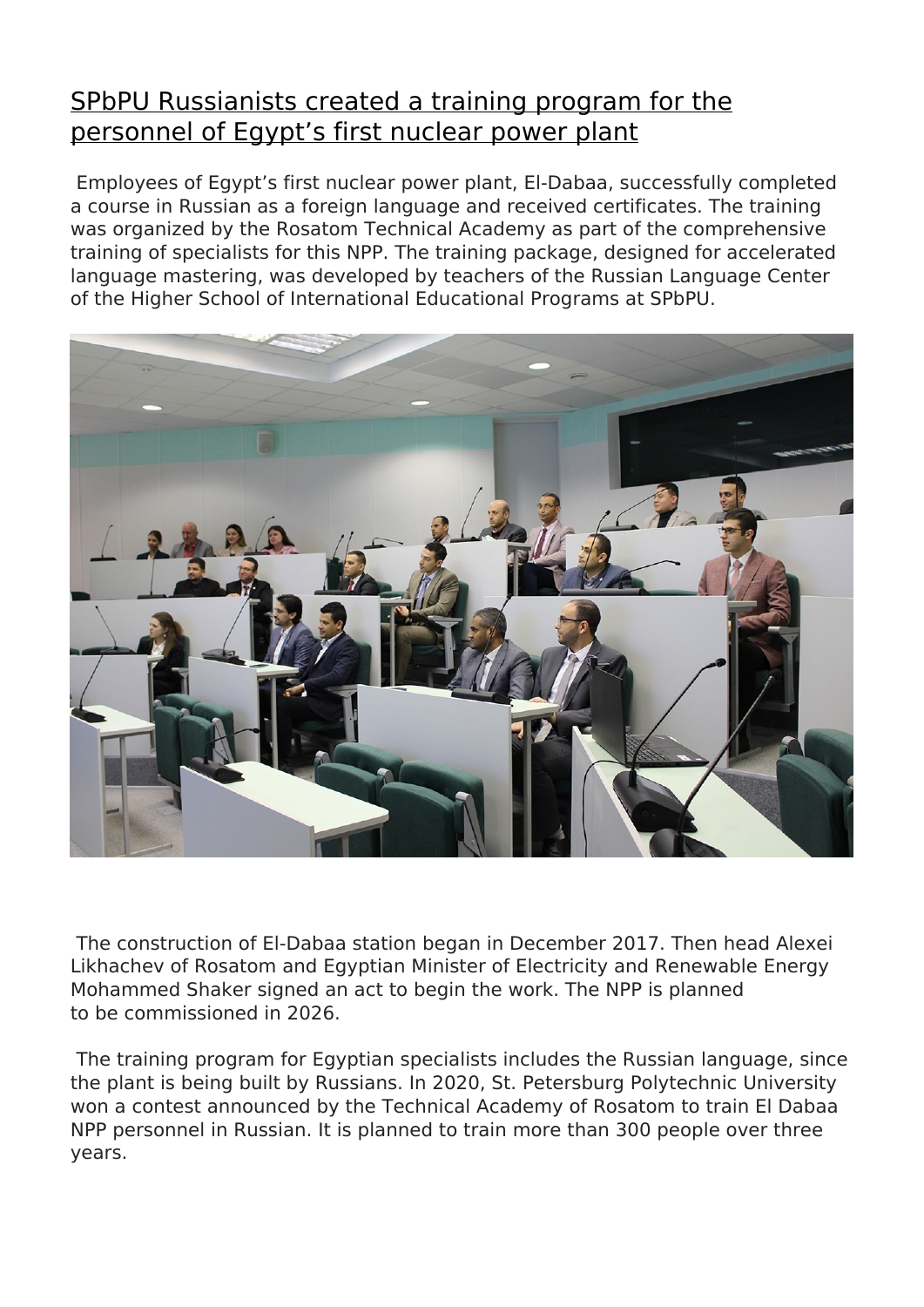Within half a year, the teachers of the Higher School of International Educational Programs at Polytechnic University conducted classes on a unique training complex developed by the HS IEP team under the guidance of Associate Professor Victoria Gorbenko, Director of the Russian Language Center of the HS IEP. Assistant professors Ekaterina Busurina, Alexandra Kolbasenkova, Sofia Krasnoschekova and senior teacher of additional education Darya Skubchenko conducted classes according to a special program designed for foreign specialists of the nuclear power industry. The peculiarity of the training complex is the high intensity of the classes, which are held every day and last for 5-6 academic hours. The Russian language course covers all types of speech activities and contributes to formation of receptive and productive communicative skills. The training complex is based on highly specialized materials detailing the features of nuclear power infrastructure, technology and engineering, nuclear fuel cycle, nuclear and radiation safety, etc.

 The final control, held at the end of March, demonstrated the high level of training of Egyptian specialists, as well as confirmed the successful implementation of the program aimed at achieving the students' first certification level of Russian as a foreign language.

 Certificates of course completion were presented to the first group of Egyptian students at the St. Petersburg branch of the Technical Academy of Rosatom.

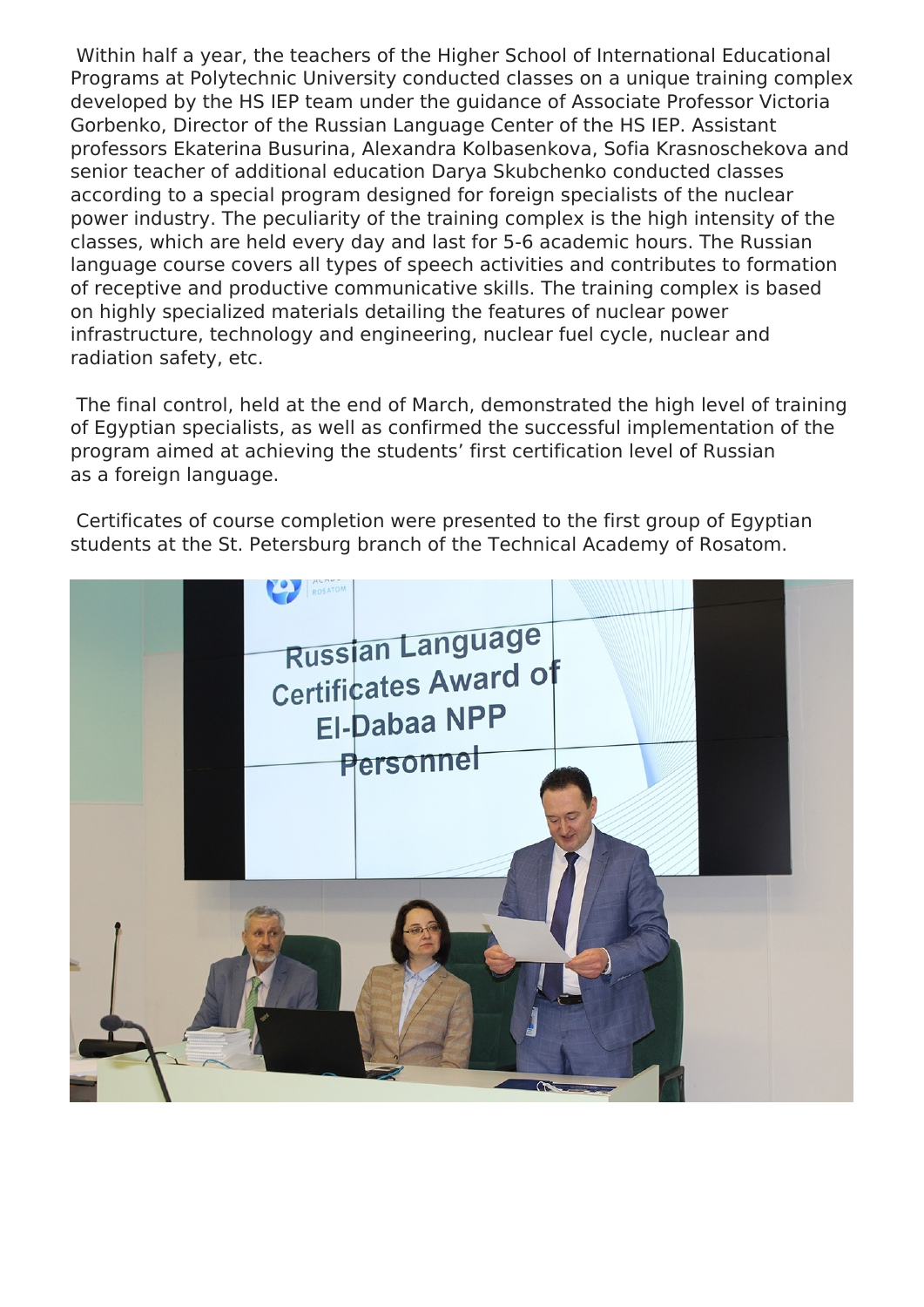In creating the language training complex, we tried to take into account the experience accumulated by the Higher School of International Educational Programs for more than half a century of teaching Russian to foreign students, including for professional purposes. Successful approbation, as well as high appraisal of our Russian language colleagues from other universities and our colleagues from the Graduate School of Nuclear and Thermal Power Engineering allow us to say that we were able to create an effective means of training the personnel of El-Dabaa NPP, noted the director of the Center for Russian Language Center of the HS IEP Victoria Gorbenko.



 In a thank-you letter addressed to Prof. Dmitry Arseniev, Vice Rector for International Affairs of SPbPU, the First Vice Rector for Core Activities of Rosatom Technical Academy Vladimir Aspidov noted: *«We highly appreciate the contribution of SPbPU administration and teaching staff in the implementation of the Russian as a foreign language training program for groups RU01 and RU02 trainees. We are sure that the quality level of training of future managers and specialists of El-Dabaa NPP (Arab Republic of Egypt), demonstrated by them in the exit test for Russian language proficiency, will ensure productive interaction and communication with Russian colleagues in the professional field.»*

Prepared by the SPbPU International Office

Дата публикации: 2022.04.29